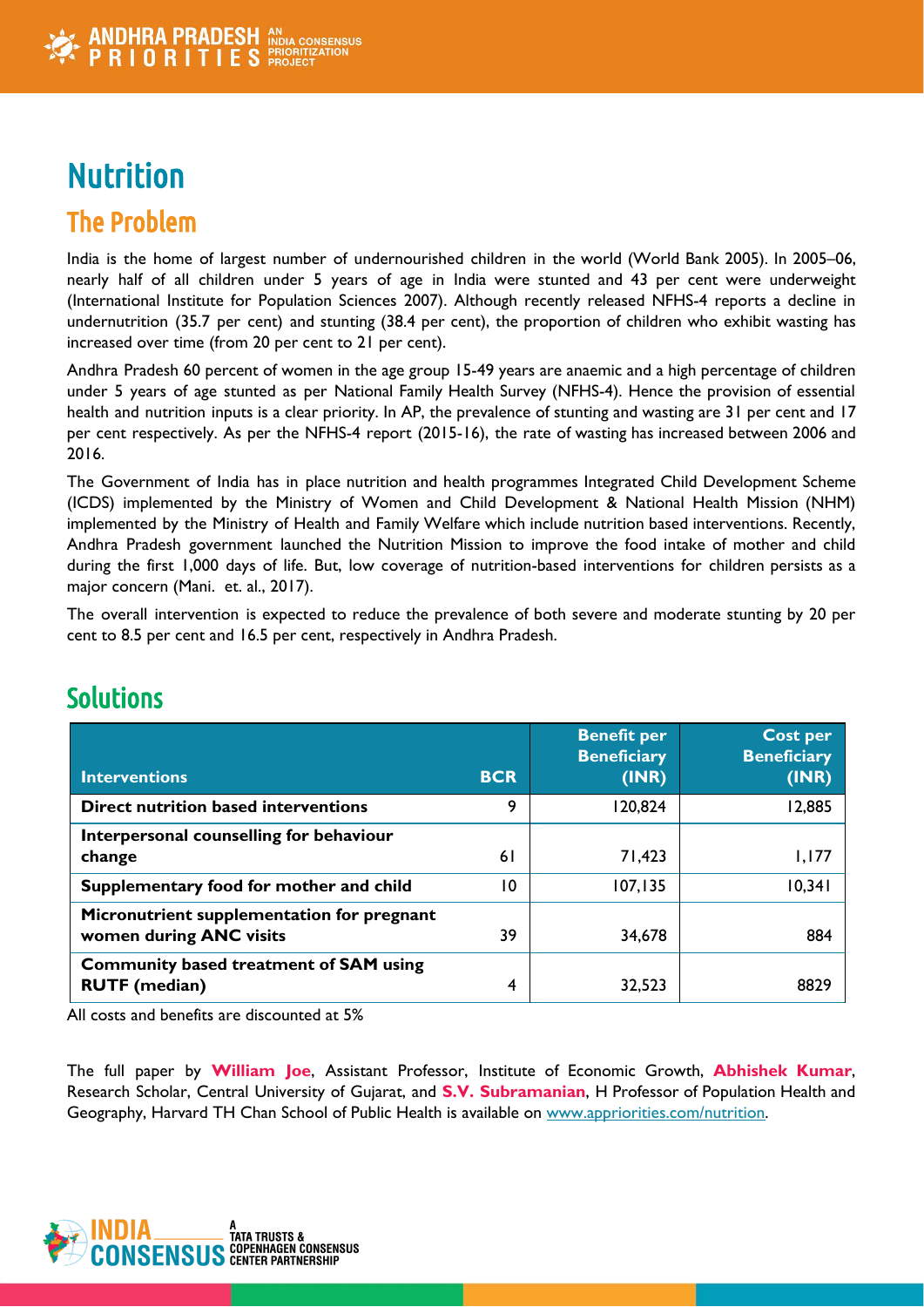# Direct Nutrition based interventions

#### The Problem

In Andhra Pradesh 31 percent of children below five years are stunted and 32 percent are underweight. 60 percent women in reproductive age group are anaemic (NFHS-4). Such nutritional deficiencies adversely affect the health of the mothers and the children.

### Underweight children below 5 years

|  | ****** ***** ***** ***** ***** ****        |                                       |  |
|--|--------------------------------------------|---------------------------------------|--|
|  | <b>***** ***** ***** ***** ***** *****</b> |                                       |  |
|  | <b>AAAAA AAAAA AAAAA AAAAA AAAAA AAAAA</b> |                                       |  |
|  | ***** ***** ***** ***** ***** ****         |                                       |  |
|  | ***** ***** ***** ***** ***** ****         |                                       |  |
|  | <b>***** ***** ***** ***** ***** ****</b>  |                                       |  |
|  | <b>***** ***** ***** ***** ***** ****</b>  |                                       |  |
|  |                                            | ***** ***** ***** **** **** **** **** |  |

Underweight children Not underweight children

**EXAMPIRA PRADESH** NON CONSENSUS

#### The Solution

Direct nutrition-based interventions include counselling for behaviour change, supplementary food and micronutrient supplements.

#### **Costs**

Cost of interventions related to provision of supplementary food and micronutrients which are primarily delivered through the government health programmes have been considered.

Cost per beneficiary is Rs.12,885 and for a 10 percent increase in coverage the cost is Rs 140 crore. 53 per cent of the cost is the value of caregiver time and the rest are financial outlays by the state

#### **Benefits**

The primary beneficiaries are pregnant women and lactating mothers and children up to 5 years of age. The benefits will be realized in terms of sizeable reduction in terms of Years of Life Lost (YLLS) and Years lost due to disability (YLDs as well as stunting. A 10 percent increase in coverage would avoid, 181 deaths, and reduce stunting by 20% in the population receiving the intervention.

Benefits realized per beneficiary are Rs.120,824, 89 per cent of which represent improved lifetime productivity from avoided stunting. Total benefits for a 10 percent increase in coverage are Rs. 1,171 crore.

# Interpersonal Counselling for Behaviour Change

#### The Problem

Diarrhoea is a major cause of deaths among children under 5 years of age in Andhra Pradesh. Low socioeconomic status, poor maternal literacy, inadequate breastfeeding, malnutrition, poor sanitation and hygiene practices of the mother or the caretaker are the major determinants of diarrheal diseases.

### The Solution

The intervention seeks provision of interpersonal counselling for behaviour change. A six-year intervention (2016-2021) which include counselling for breastfeeding and counselling for complementary feeding and hand washing will help in avoiding 240 deaths in Andhra Pradesh which are related to diarrhoea.

#### **Costs**

Major proportion of cost which is Rs.486 will be incurred on providing complementary feeding and hand washing education (6–12 months of age). Cost per beneficiary is Rs. 1117 cost for increasing coverage by 10 percent is Rs. 13 crore.

#### **Benefits**

A total of 107 YLLS and 73 Years lost to Disability (YLDs) will be avoided for a 10 percent increase in coverage. The major beneficiaries are the children under 5 years of age who will benefit because of sizeable reduction in diarrhoea. Stunting will be reduced by 12% in the beneficiary population. Benefits realized per beneficiary is Rs. 71,423, 89 per cent of which represent improved lifetime productivity from avoided stunting. Total benefits for a 10 percent increase in coverage are Rs. 775 crore.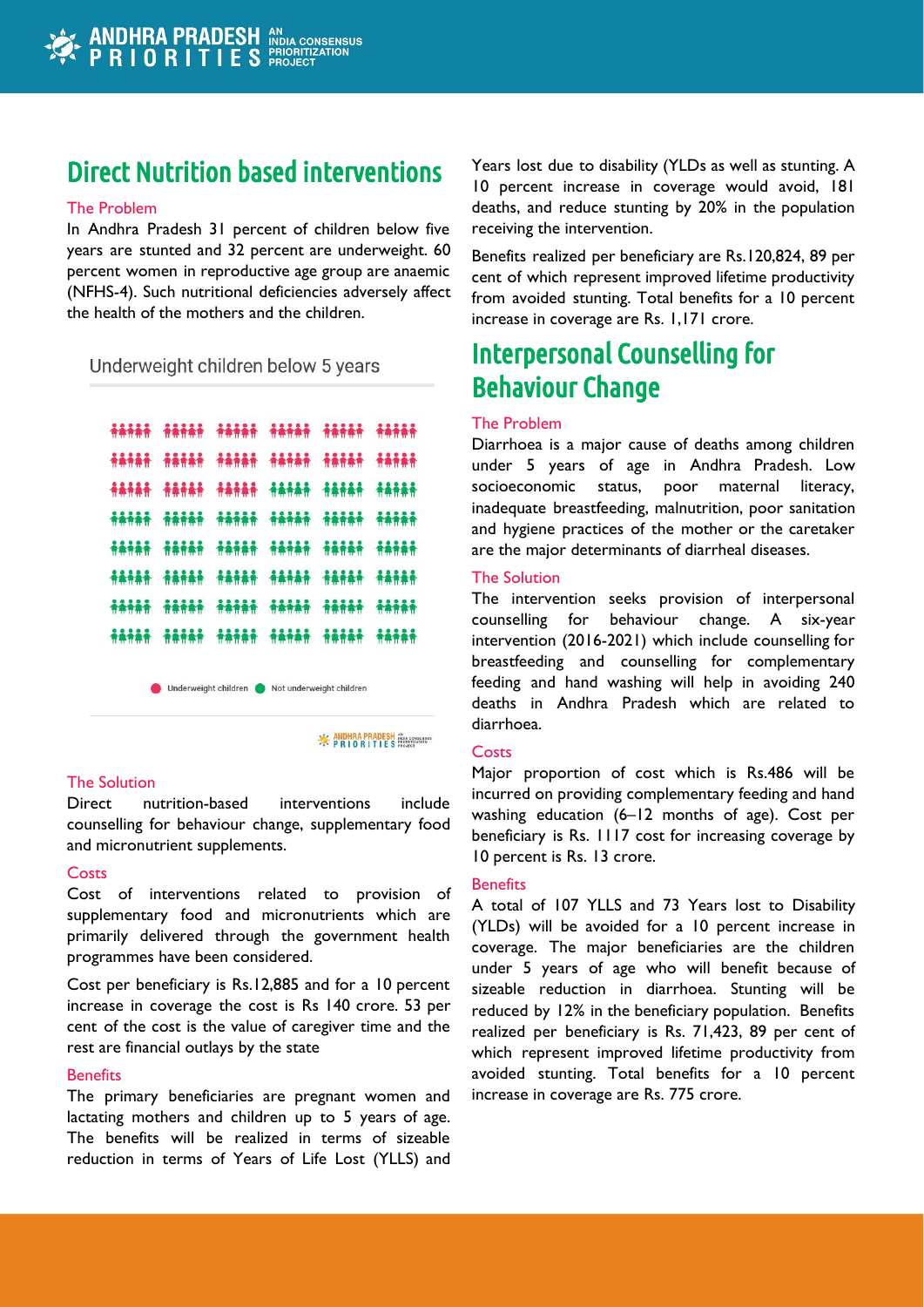# Supplementary food for mother and child

## The Problem

The health status of a child is inextricably linked to the health status of the mother. Women who are anaemic are likely to deliver low birth weight babies, who are likely to remain anaemic and suffer from cumulative growth and development deficit. Adequate nutritional health is critical for safe motherhood and to break the otherwise perpetual intergenerational cycle of under-nutrition. In India, there is very high prevalence of both maternal and child undernutrition.

### The Solution

All children below 6 years of age, pregnant women and lactating mothers are eligible for availing of supplementary food services under the Integrated Child Development Scheme (ICDS) which is funded by both Central and State government.

Supplementary nutrition need to be better targeted towards those sections that actually require the appropriate nutrition.

#### **Costs**

Costs include provision of complementary food supplements to children aged 6-12 (Rs. 985) and 12-36 months (Rs.1970) and pregnant and lactating women (Rs.1149) . Marginal cost of mother's time for these activities is Rs.6962. Cost per beneficiary is Rs.10,341 and a ten percent increase in coverage would cost 112 crores.

#### **Benefits**

The primary beneficiaries are children aged 6-12 and 12-36 months and pregnant and lactating women. The benefits will accrue through reduction in deaths and morbidity from specific diseases due to provision of improved nutrition. It is estimated that 161 lives will be saved for a ten percent increase in coverage. Stunting will be reduced by 18% in the population receiving the intervention. Benefits realized per beneficiary are Rs. 107,135, 89 per cent of which represent improved lifetime productivity from avoided stunting. Total benefits for a 10 percent increase in coverage are Rs. 1,162 crore.

# Micronutrient supplementation for pregnant women during ANC visits

### The Problem

Although micronutrients are required in small amounts for optimal health and development, their absence in diet could lead to susceptibility to infections. Their interacting effects on health, growth and immunocompetence cannot be ignored. The micronutrient deficiencies of vitamin A, iron, iodine, calcium, zinc and folic acid are common among women and children (MWCD, 2012).

## The Solution

Micronutrient supplementation for pregnant women during ANC visits. The interventions focuses on providing , Vitamin A supplementation, iron, iodine, calcium, zinc and ORS. The intervention aims at reducing maternal anaemia, reduce the risk of preterm births and low birth weights.

It is assumed that during each visit a two month supply of Calcium and Multi-micronutrients will be provided to the beneficiary.

# Impacts from intervention

Micronutrient supplementation for pregnant women during ANC visits



### **Costs**

The total cost of this intervention in Andhra Pradesh for one year is 88 crore rupees and includes the cost